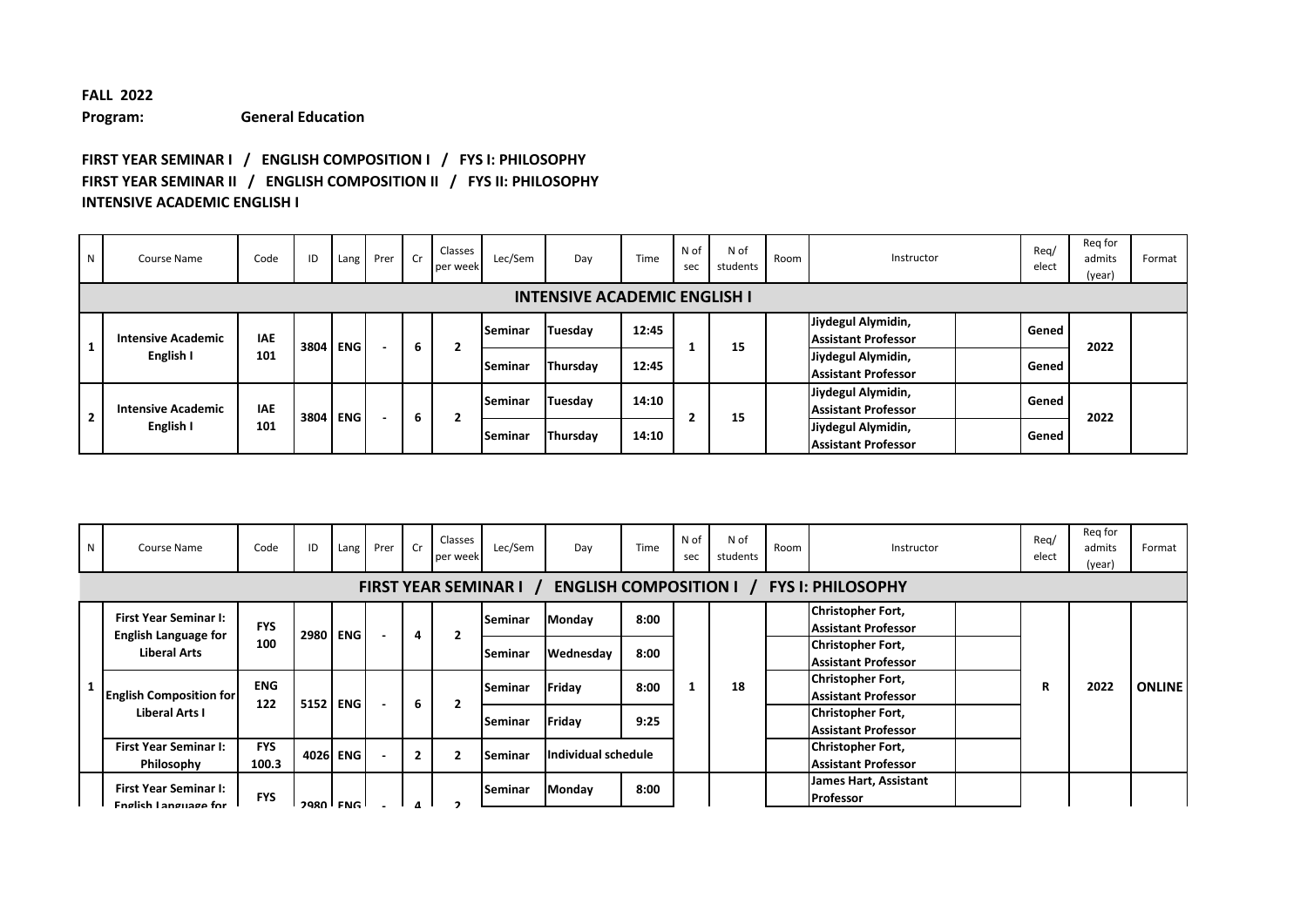|                | <b>LURUSU LAURUARE IUI</b><br><b>Liberal Arts</b>           | 100                 | wocz | LIVU       |                          |                | $\epsilon$     | Seminar        | Wednesday                                                       | 8:00                                             |                                                   |    | James Hart, Assistant<br>Professor                   |             |      |  |
|----------------|-------------------------------------------------------------|---------------------|------|------------|--------------------------|----------------|----------------|----------------|-----------------------------------------------------------------|--------------------------------------------------|---------------------------------------------------|----|------------------------------------------------------|-------------|------|--|
| $\overline{2}$ | <b>English Composition for</b>                              | <b>ENG</b><br>122   | 5152 | ENG        |                          | 6              | $\mathbf{2}$   | Seminar        | Friday                                                          | 8:00                                             | $\mathbf{2}$                                      | 18 | James Hart, Assistant<br>Professor                   | $\mathbf R$ | 2022 |  |
|                | <b>Liberal Arts I</b>                                       |                     |      |            |                          |                |                | Seminar        | Friday                                                          | 9:25                                             |                                                   |    | James Hart, Assistant<br>Professor                   |             |      |  |
|                | <b>First Year Seminar I:</b><br>Philosophy                  | <b>FYS</b><br>100.3 |      | 4026 ENG   |                          | $\overline{2}$ | $\overline{2}$ | <b>Seminar</b> | <b>Individual schedule</b>                                      |                                                  |                                                   |    | James Hart, Assistant<br>Professor                   |             |      |  |
|                | <b>First Year Seminar I:</b><br><b>English Language for</b> | <b>FYS</b>          | 2980 | <b>ENG</b> |                          | 4              | $\mathbf{2}$   | Seminar        | <b>Monday</b>                                                   | 9:25                                             |                                                   |    | Ekaterina Galimova,<br><b>Associate Professor</b>    |             |      |  |
|                | <b>Liberal Arts</b>                                         | 100                 |      |            |                          |                |                | <b>Seminar</b> | Wednesday                                                       | 9:25                                             |                                                   |    | Ekaterina Galimova,<br><b>Associate Professor</b>    |             |      |  |
| 3              | <b>English Composition for</b>                              | <b>ENG</b><br>122   | 5152 | <b>ENG</b> | $\overline{\phantom{a}}$ | 6              | $\overline{2}$ | Seminar        | Friday                                                          | 9:25                                             | 3                                                 | 18 | Ekaterina Galimova,<br><b>Associate Professor</b>    | R           | 2022 |  |
|                | Liberal Arts I                                              |                     |      |            |                          |                |                | Seminar        | Friday<br>10:50<br><b>Individual schedule</b><br>Monday<br>9:25 |                                                  | Ekaterina Galimova,<br>Associate Professor        |    |                                                      |             |      |  |
|                | <b>First Year Seminar I:</b><br>Philosophy                  | <b>FYS</b><br>100.3 | 4026 | <b>ENG</b> |                          | $2^{\circ}$    | $\overline{2}$ | Seminar        |                                                                 |                                                  | Ekaterina Galimova,<br><b>Associate Professor</b> |    |                                                      |             |      |  |
|                | <b>First Year Seminar I:</b><br><b>English Language for</b> | <b>FYS</b>          | 2980 | <b>ENG</b> |                          | 4              | $\overline{2}$ | Seminar        |                                                                 | Aijamal Sarybaeva,<br><b>Assistant Professor</b> |                                                   |    |                                                      |             |      |  |
|                | <b>Liberal Arts</b>                                         | 100                 |      |            |                          |                |                | Seminar        | Wednesday                                                       | 9:25                                             |                                                   |    | Aijamal Sarybaeva,<br><b>Assistant Professor</b>     |             |      |  |
| 4              | <b>English Composition for</b>                              | <b>ENG</b><br>122   | 5152 | <b>ENG</b> | $\blacksquare$           | 6              | $\overline{2}$ | Seminar        | Friday                                                          | 9:25                                             | 4                                                 | 18 | Aijamal Sarybaeva,<br><b>Assistant Professor</b>     | R           | 2022 |  |
|                | Liberal Arts I                                              |                     |      |            |                          |                |                | Seminar        | Friday                                                          | 10:50                                            |                                                   |    | Aijamal Sarybaeva,<br><b>Assistant Professor</b>     |             |      |  |
|                | <b>First Year Seminar I:</b><br>Philosophy                  | <b>FYS</b><br>100.3 | 4026 | <b>ENG</b> |                          | $\mathbf{2}$   | $\overline{2}$ | <b>Seminar</b> | Individual schedule                                             |                                                  |                                                   |    | Aijamal Sarybaeva,<br>Assistant Professor            |             |      |  |
|                | <b>First Year Seminar I:</b><br><b>English Language for</b> | <b>FYS</b>          | 2980 | <b>ENG</b> | $\overline{\phantom{a}}$ | 4              | $\overline{2}$ | Seminar        | Monday                                                          | 9:25                                             |                                                   |    | Christopher Baker,<br><b>Assistant Professor</b>     |             |      |  |
|                | <b>Liberal Arts</b>                                         | 100                 |      |            |                          |                |                | Seminar        | Wednesday                                                       | 9:25                                             |                                                   |    | Christopher Baker,<br>Assistant Professor            |             |      |  |
| 5              | <b>English Composition for</b>                              | <b>ENG</b><br>122   | 5152 | <b>ENG</b> | $\overline{\phantom{a}}$ | 6              | $\overline{2}$ | Seminar        | Friday                                                          | 9:25                                             | 5                                                 | 18 | Christopher Baker,<br><b>Associate Professor</b>     | ${\bf R}$   | 2022 |  |
|                | Liberal Arts I                                              |                     |      |            |                          |                |                | Seminar        | Friday                                                          | 10:50                                            |                                                   |    | Christopher Baker,<br><b>Associate Professor</b>     |             |      |  |
|                | <b>First Year Seminar I:</b><br>Philosophy                  | <b>FYS</b><br>100.3 | 4026 | <b>ENG</b> |                          | $\mathbf{2}$   | $\overline{2}$ | Seminar        | <b>Individual schedule</b>                                      |                                                  |                                                   |    | Christopher Baker,<br><b>Assistant Professor</b>     |             |      |  |
|                | <b>First Year Seminar I:</b><br><b>English Language for</b> | <b>FYS</b>          | 2980 | <b>ENG</b> | $\overline{\phantom{a}}$ | 4              | $\overline{2}$ | Seminar        | Monday                                                          | 9:25                                             |                                                   |    | Mary Bernadette Conde,<br><b>Assistant Professor</b> |             |      |  |
|                | <b>Liberal Arts</b>                                         | 100                 |      |            |                          |                |                | Seminar        | Wednesday                                                       | 9:25                                             |                                                   |    | Mary Bernadette Conde,<br><b>Assistant Professor</b> |             |      |  |
|                |                                                             |                     |      |            |                          |                |                |                |                                                                 |                                                  |                                                   |    |                                                      |             |      |  |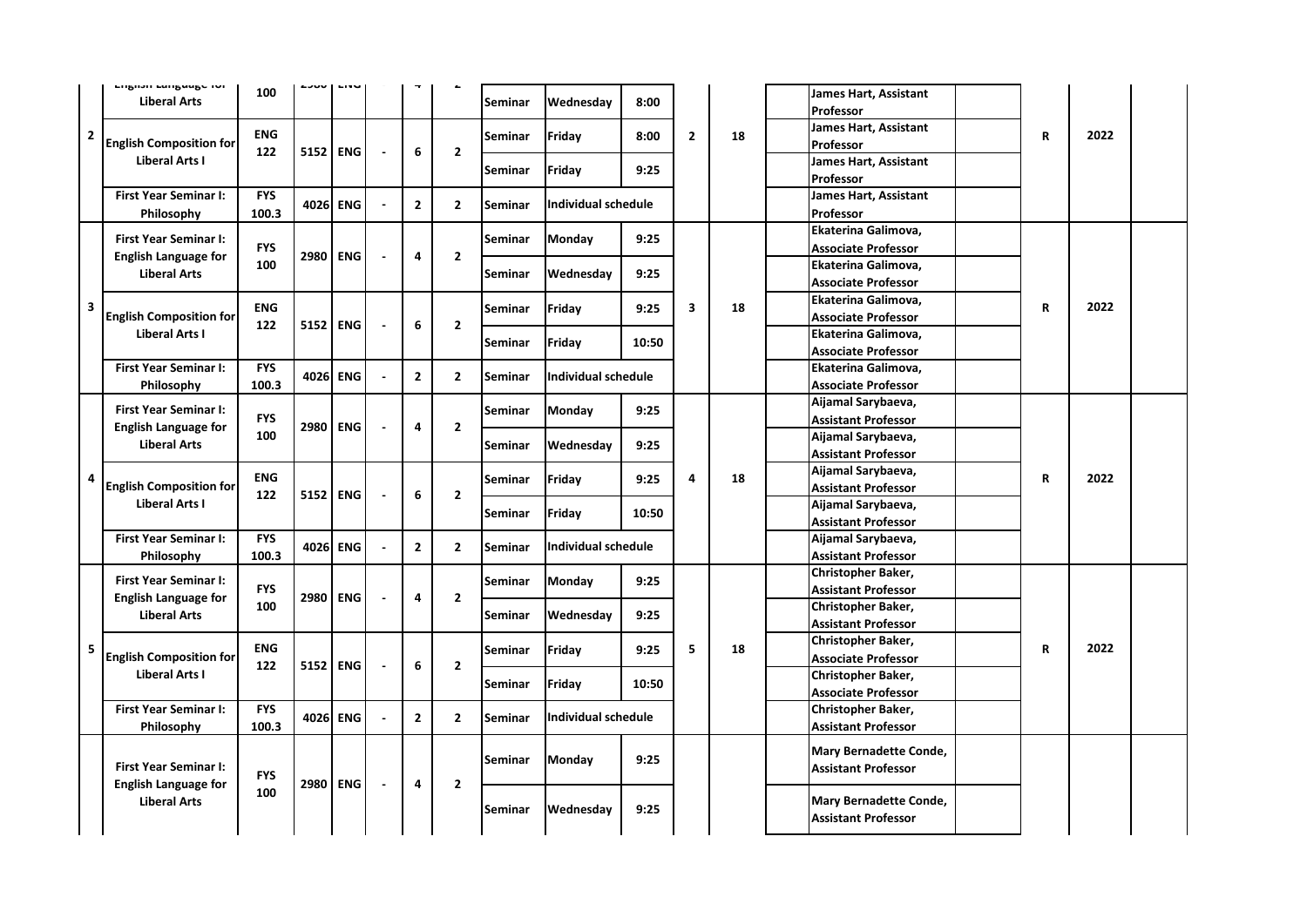| 6 | <b>English Composition for</b>                     | <b>ENG</b><br>122   | 5152 | <b>ENG</b> | 6              | $\overline{2}$ | Seminar        | Friday                     | 9:25  | 6              | 18 | Mary Bernadette Conde,<br><b>Assistant Professor</b> | $\mathbf R$ | 2022 |  |
|---|----------------------------------------------------|---------------------|------|------------|----------------|----------------|----------------|----------------------------|-------|----------------|----|------------------------------------------------------|-------------|------|--|
|   | Liberal Arts I                                     |                     |      |            |                |                | Seminar        | Friday                     | 10:50 |                |    | Mary Bernadette Conde,<br><b>Assistant Professor</b> |             |      |  |
|   | <b>First Year Seminar I:</b><br>Philosophy         | <b>FYS</b><br>100.3 |      | 4026 ENG   | $\mathbf{2}$   | $\overline{2}$ | Seminar        | Individual schedule        |       |                |    | Mary Bernadette Conde,<br><b>Assistant Professor</b> |             |      |  |
|   | <b>First Year Seminar I:</b>                       | <b>FYS</b>          |      |            |                |                | Seminar        | Monday                     | 9:25  |                |    | Valerii Hardin, Assistant<br>Professor               |             |      |  |
|   | <b>English Language for</b><br><b>Liberal Arts</b> | 100                 | 2980 | <b>ENG</b> | 4              | $\overline{2}$ | Seminar        | Wednesday                  | 9:25  |                |    | Valerii Hardin, Assistant<br>Professor               |             |      |  |
| 7 | <b>English Composition for</b>                     | <b>ENG</b>          |      |            | 6              | $\overline{2}$ | Seminar        | Friday                     | 9:25  | $\overline{7}$ | 18 | Valerii Hardin, Assistant<br>Professor               | R           | 2022 |  |
|   | Liberal Arts I                                     | 122                 | 5152 | <b>ENG</b> |                |                | Seminar        | Friday                     | 10:50 |                |    | Valerii Hardin, Assistant<br>Professor               |             |      |  |
|   | <b>First Year Seminar I:</b><br>Philosophy         | <b>FYS</b><br>100.3 | 4026 | <b>ENG</b> | $\mathbf{2}$   | $\overline{2}$ | Seminar        | <b>Individual schedule</b> |       |                |    | Valerii Hardin, Assistant<br>Professor               |             |      |  |
|   | <b>First Year Seminar I:</b>                       | <b>FYS</b>          | 2980 | <b>ENG</b> |                | $\overline{2}$ | Seminar        | Monday                     | 9:25  |                |    | Aida Aidarova, Instructor                            |             |      |  |
|   | <b>English Language for</b><br><b>Liberal Arts</b> | 100                 |      |            | 4              |                | Seminar        | Wednesday                  | 9:25  |                |    | Aida Aidarova, Instructor                            |             |      |  |
| 8 | <b>English Composition for</b>                     | <b>ENG</b><br>122   |      | 5152 ENG   | 6              | $\overline{2}$ | Seminar        | Friday                     | 9:25  | 8              | 18 | Aida Aidarova, Instructor                            | R           | 2022 |  |
|   | Liberal Arts I                                     |                     |      |            |                |                | Seminar        | Friday                     | 10:50 |                |    | Aida Aidarova, Instructor                            |             |      |  |
|   | <b>First Year Seminar I:</b><br>Philosophy         | <b>FYS</b><br>100.3 |      | 4026 ENG   | $\overline{2}$ | $\overline{2}$ | Seminar        | Individual schedule        |       |                |    | Aida Aidarova, Instructor                            |             |      |  |
|   | <b>First Year Seminar I:</b>                       | <b>FYS</b>          |      |            |                |                | Seminar        | Monday                     | 9:25  |                |    | Altynai Khalmurzaeva,<br><b>Assistant Professor</b>  |             |      |  |
|   | <b>English Language for</b><br><b>Liberal Arts</b> | 100                 | 2980 | <b>ENG</b> | 4              | $\overline{2}$ | <b>Seminar</b> | Wednesday                  | 9:25  |                |    | Altynai Khalmurzaeva,                                |             |      |  |
|   |                                                    |                     |      |            |                |                |                |                            |       |                |    | <b>Assistant Professor</b><br>Altynai Khalmurzaeva,  |             |      |  |
|   | 9 English Composition for                          | <b>ENG</b><br>122   | 5152 | <b>ENG</b> | 6              | $\overline{2}$ | Seminar        | Friday                     | 9:25  | 9              | 18 | <b>Assistant Professor</b>                           | R           | 2022 |  |
|   | Liberal Arts I                                     |                     |      |            |                |                | Seminar        | Friday                     | 10:50 |                |    | Altynai Khalmurzaeva,<br><b>Assistant Professor</b>  |             |      |  |
|   | <b>First Year Seminar I:</b><br>Philosophy         | <b>FYS</b><br>100.3 |      | 4026 ENG   | $\overline{2}$ | $\overline{2}$ | Seminar        | <b>Individual schedule</b> |       |                |    | Altynai Khalmurzaeva,<br><b>Assistant Professor</b>  |             |      |  |
|   | <b>First Year Seminar I:</b>                       | <b>FYS</b>          |      |            |                |                | Seminar        | Monday                     | 10:50 |                |    | Maryna Batsman,<br><b>Assistant Professor</b>        |             |      |  |
|   | <b>English Language for</b><br><b>Liberal Arts</b> | 100                 | 2980 | <b>ENG</b> | 4              | $\overline{2}$ | Seminar        | Wednesday                  | 10:50 |                |    | Maryna Batsman,<br><b>Assistant Professor</b>        |             |      |  |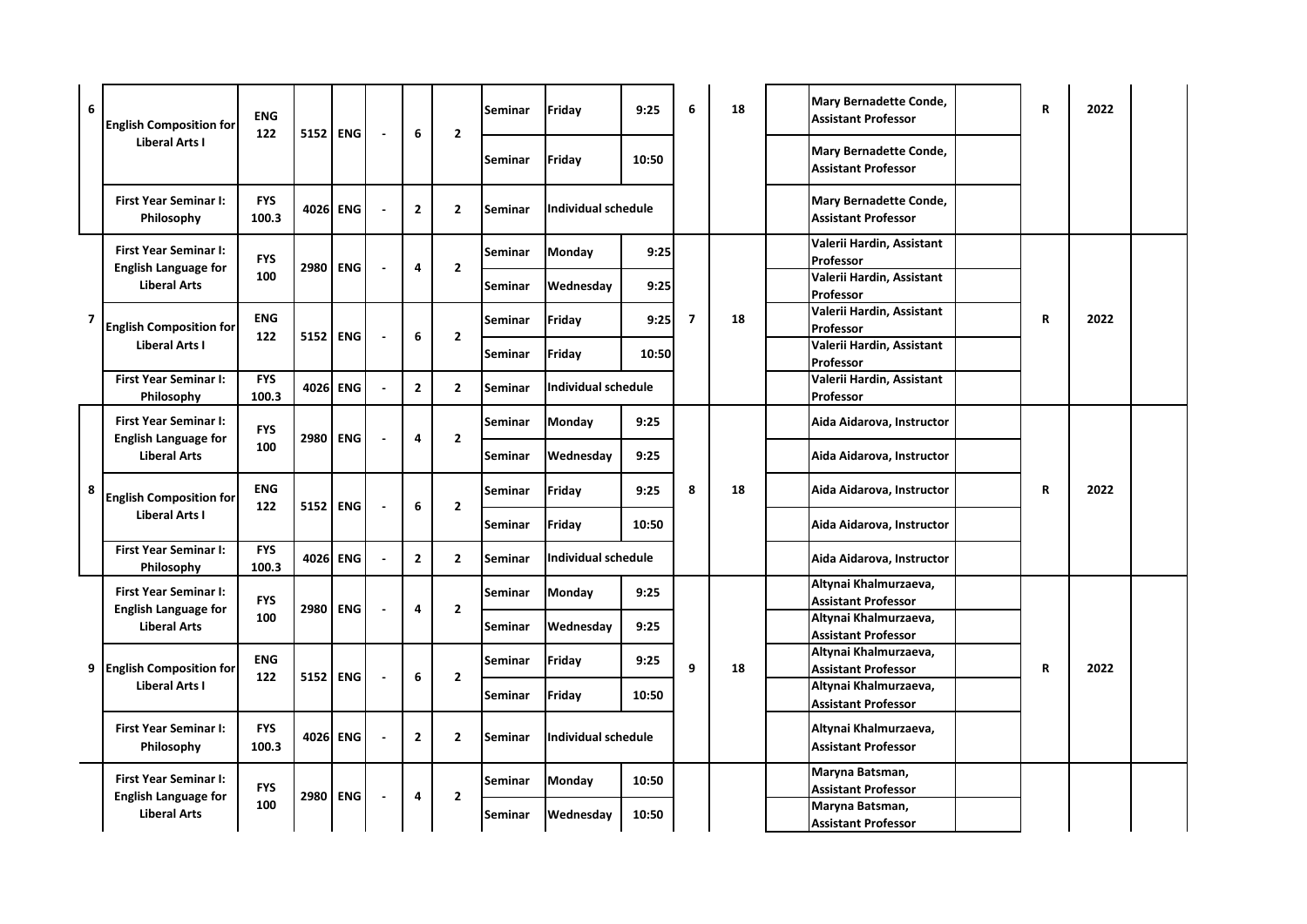| 10 | <b>English Composition for</b> | <b>ENG</b> |          |            |                          |                |                | Seminar | Friday                     | 10:50 | 10 | 18 | Maryna Batsman,<br><b>Assistant Professor</b> | R            | 2022 | <b>ONLINE</b> |
|----|--------------------------------|------------|----------|------------|--------------------------|----------------|----------------|---------|----------------------------|-------|----|----|-----------------------------------------------|--------------|------|---------------|
|    | <b>Liberal Arts I</b>          | 122        | 5152 ENG |            | ÷,                       | 6              | $\overline{2}$ |         |                            |       |    |    | Maryna Batsman,                               |              |      |               |
|    |                                |            |          |            |                          |                |                | Seminar | Friday                     | 12:45 |    |    | <b>Assistant Professor</b>                    |              |      |               |
|    | <b>First Year Seminar I:</b>   | <b>FYS</b> |          |            |                          |                |                |         |                            |       |    |    | Maryna Batsman,                               |              |      |               |
|    | Philosophy                     | 100.3      | 4026     | <b>ENG</b> |                          | $\mathbf{2}$   | $\overline{2}$ | Seminar | <b>Individual schedule</b> |       |    |    | <b>Assistant Professor</b>                    |              |      |               |
|    | <b>First Year Seminar I:</b>   |            |          |            |                          |                |                |         |                            |       |    |    | Anton Markoc, Associate                       |              |      |               |
|    |                                | <b>FYS</b> |          |            |                          |                |                | Seminar | Monday                     | 10:50 |    |    | Professor                                     |              |      |               |
|    | <b>English Language for</b>    | 100        | 2980     | <b>ENG</b> |                          | 4              | $\overline{2}$ |         |                            |       |    |    | Anton Markoc, Associate                       |              |      |               |
|    | <b>Liberal Arts</b>            |            |          |            |                          |                |                | Seminar | Wednesday                  | 10:50 |    |    | Professor                                     |              |      |               |
|    |                                |            |          |            |                          |                |                |         |                            |       |    |    | Anton Markoc, Associate                       |              |      |               |
| 11 | <b>English Composition for</b> | <b>ENG</b> |          |            |                          |                |                | Seminar | Friday                     | 10:50 | 11 | 18 | Professor                                     | $\mathsf{R}$ | 2022 | <b>ONLINE</b> |
|    | Liberal Arts I                 | 122        |          | 5152 ENG   | $\overline{\phantom{a}}$ | 6              | $\overline{2}$ |         |                            |       |    |    | Anton Markoc, Associate                       |              |      |               |
|    |                                |            |          |            |                          |                |                | Seminar | Friday                     | 12:45 |    |    | Professor                                     |              |      |               |
|    | <b>First Year Seminar I:</b>   | <b>FYS</b> |          |            |                          |                |                |         |                            |       |    |    | Anton Markoc, Associate                       |              |      |               |
|    | Philosophy                     | 100.3      |          | 4026 ENG   |                          | $\overline{2}$ | $\overline{2}$ | Seminar | <b>Individual schedule</b> |       |    |    | Professor                                     |              |      |               |
|    |                                |            |          |            |                          |                |                |         |                            |       |    |    | Marie Hakenberg,                              |              |      |               |
|    | <b>First Year Seminar I:</b>   | <b>FYS</b> |          |            |                          |                |                | Seminar | Monday                     | 10:50 |    |    | <b>Assistant Professor</b>                    |              |      |               |
|    | <b>English Language for</b>    | 100        | 2980     | <b>ENG</b> | $\overline{\phantom{a}}$ | 4              | $\overline{2}$ |         |                            |       |    |    | Marie Hakenberg,                              |              |      |               |
|    | <b>Liberal Arts</b>            |            |          |            |                          |                |                | Seminar | Wednesday                  | 10:50 |    |    | <b>Assistant Professor</b>                    |              |      |               |
|    |                                |            |          |            |                          |                |                |         |                            |       |    |    | Marie Hakenberg,                              |              |      |               |
| 12 | <b>English Composition for</b> | <b>ENG</b> |          |            |                          |                |                | Seminar | Friday                     | 10:50 | 12 | 18 | <b>Assistant Professor</b>                    | $\mathbf R$  | 2022 |               |
|    | Liberal Arts I                 | 122        | 5152 ENG |            | $\overline{a}$           | 6              | $\overline{2}$ |         |                            |       |    |    | Marie Hakenberg,                              |              |      |               |
|    |                                |            |          |            |                          |                |                | Seminar | Friday                     | 12:45 |    |    | <b>Assistant Professor</b>                    |              |      |               |
|    | <b>First Year Seminar I:</b>   | <b>FYS</b> |          |            |                          |                |                |         |                            |       |    |    | Marie Hakenberg,                              |              |      |               |
|    | Philosophy                     | 100.3      |          | 4026 ENG   |                          | $\overline{2}$ | $\overline{2}$ | Seminar | <b>Individual schedule</b> |       |    |    | <b>Assistant Professor</b>                    |              |      |               |
|    |                                |            |          |            |                          |                |                |         |                            |       |    |    | Kamilya Kadyrova,                             |              |      |               |
|    | <b>First Year Seminar I:</b>   | <b>FYS</b> |          |            |                          |                |                | Seminar | Monday                     | 10:50 |    |    | <b>Assistant Professor</b>                    |              |      |               |
|    | <b>English Language for</b>    | 100        | 2980     | <b>ENG</b> |                          | 4              | $\overline{2}$ |         |                            |       |    |    | Kamilya Kadyrova,                             |              |      |               |
|    | <b>Liberal Arts</b>            |            |          |            |                          |                |                | Seminar | Wednesday                  | 10:50 |    |    | <b>Assistant Professor</b>                    |              |      |               |
|    |                                | <b>ENG</b> |          |            |                          |                |                |         |                            |       | 13 |    | Kamilya Kadyrova,                             | $\mathbf R$  |      |               |
| 13 | <b>English Composition for</b> |            |          |            |                          | 6              | $\overline{2}$ | Seminar | Friday                     | 10:50 |    | 18 | <b>Assistant Professor</b>                    |              | 2022 |               |
|    | Liberal Arts I                 | 122        |          | 5152 ENG   | $\overline{\phantom{a}}$ |                |                |         |                            |       |    |    | Kamilya Kadyrova,                             |              |      |               |
|    |                                |            |          |            |                          |                |                | Seminar | Friday                     | 12:45 |    |    | <b>Assistant Professor</b>                    |              |      |               |
|    | <b>First Year Seminar I:</b>   | <b>FYS</b> |          | 4026 ENG   |                          | $\overline{2}$ | $\overline{2}$ | Seminar | <b>Individual schedule</b> |       |    |    | Kamilya Kadyrova,                             |              |      |               |
|    | Philosophy                     | 100.3      |          |            |                          |                |                |         |                            |       |    |    | <b>Assistant Professor</b>                    |              |      |               |
|    | <b>First Year Seminar I:</b>   |            |          |            |                          |                |                | Seminar | Monday                     | 10:50 |    |    | Chynarkul Ryskulova,                          |              |      |               |
|    | <b>English Language for</b>    | <b>FYS</b> | 2980     | <b>ENG</b> |                          | 4              | $\overline{2}$ |         |                            |       |    |    | <b>Associate Professor</b>                    |              |      |               |
|    | <b>Liberal Arts</b>            | 100        |          |            |                          |                |                | Seminar | Wednesday                  | 10:50 |    |    | Chynarkul Ryskulova,                          |              |      |               |
|    |                                |            |          |            |                          |                |                |         |                            |       |    |    | <b>Associate Professor</b>                    |              |      |               |
|    |                                | <b>ENG</b> |          |            |                          |                |                | Seminar | Friday                     | 10:50 | 14 | 18 | Chynarkul Ryskulova,                          | $\mathbf R$  | 2022 |               |
| 14 | <b>English Composition for</b> | 122        |          | 5152 ENG   | L,                       | 6              | $\overline{2}$ |         |                            |       |    |    | <b>Associate Professor</b>                    |              |      |               |
|    | Liberal Arts I                 |            |          |            |                          |                |                | Seminar | Friday                     | 12:45 |    |    | Chynarkul Ryskulova,                          |              |      |               |
|    |                                |            |          |            |                          |                |                |         |                            |       |    |    | <b>Associate Professor</b>                    |              |      |               |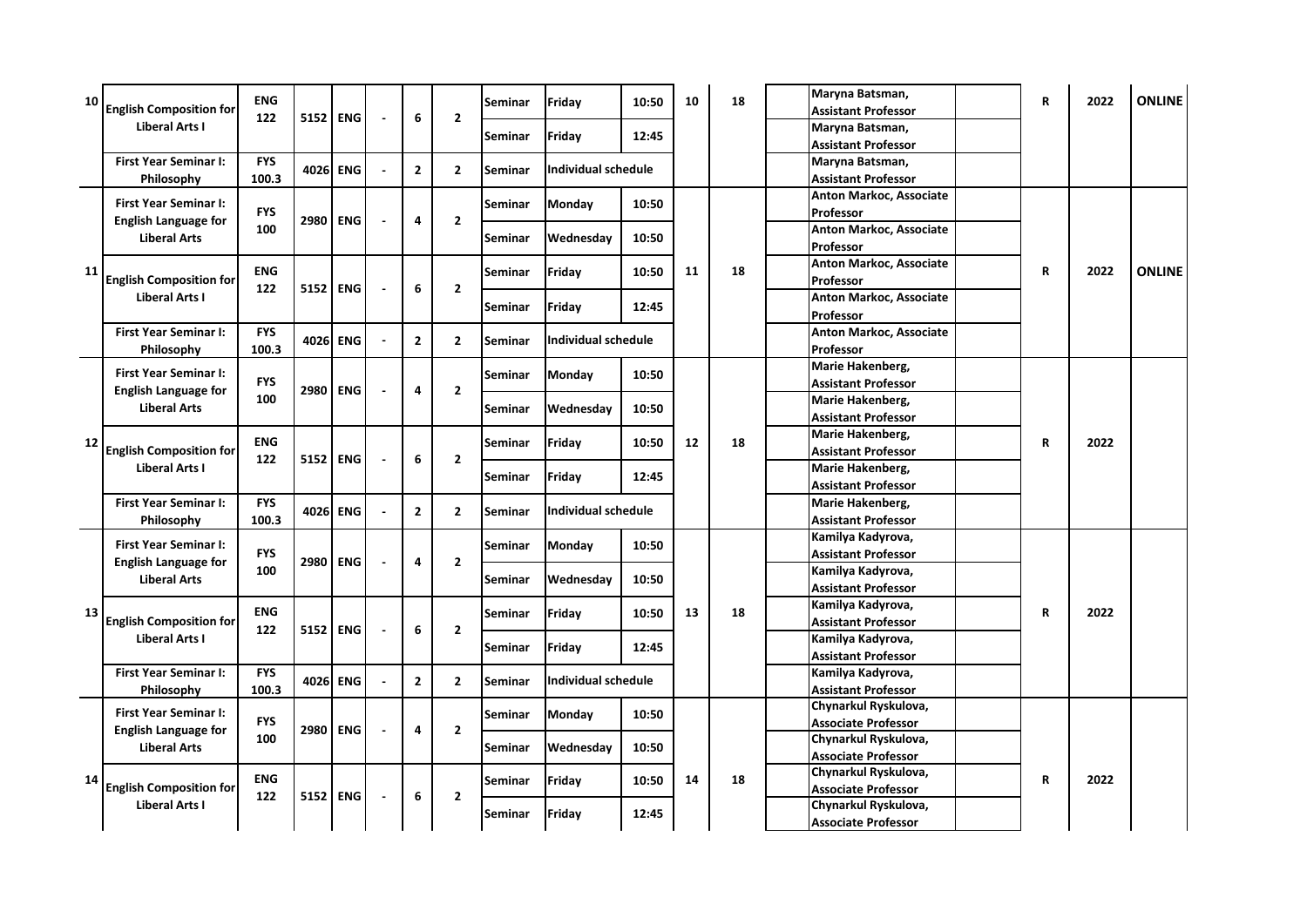|    | <b>First Year Seminar I:</b><br>Philosophy                  | <b>FYS</b><br>100.3 |      | 4026 ENG   |                          | $\mathbf{2}$   | $\overline{2}$          | Seminar        | Individual schedule        |                     |    |    | Chynarkul Ryskulova,<br><b>Associate Professor</b>  |             |      |  |
|----|-------------------------------------------------------------|---------------------|------|------------|--------------------------|----------------|-------------------------|----------------|----------------------------|---------------------|----|----|-----------------------------------------------------|-------------|------|--|
|    | <b>First Year Seminar I:</b><br><b>English Language for</b> | <b>FYS</b>          | 2980 | <b>ENG</b> | $\overline{\phantom{a}}$ | 4              | $\overline{2}$          | Seminar        | Monday                     | 12:45               |    |    | Aida Aidarova, Instructor                           |             |      |  |
|    | <b>Liberal Arts</b>                                         | 100                 |      |            |                          |                |                         | Seminar        | Wednesday                  | 12:45               |    |    | Aida Aidarova, Instructor                           |             |      |  |
| 15 | <b>English Composition for</b>                              | <b>ENG</b><br>122   | 5152 | <b>ENG</b> | $\overline{\phantom{a}}$ | 6              | $\mathbf{2}$            | <b>Seminar</b> | Friday                     | 12:45               | 15 | 18 | Aida Aidarova, Instructor                           | R           | 2022 |  |
|    | Liberal Arts I                                              |                     |      |            |                          |                |                         | Seminar        | Friday                     | 14:10               |    |    | Aida Aidarova, Instructor                           |             |      |  |
|    | <b>First Year Seminar I:</b><br>Philosophy                  | <b>FYS</b><br>100.3 | 4026 | <b>ENG</b> |                          | $\overline{2}$ | $\overline{2}$          | Seminar        | Individual schedule        |                     |    |    | Aida Aidarova, Instructor                           |             |      |  |
|    | <b>First Year Seminar I:</b><br><b>English Language for</b> | <b>FYS</b>          | 2980 | <b>ENG</b> | $\overline{\phantom{a}}$ | 4              | $\overline{\mathbf{2}}$ | Seminar        | <b>Monday</b>              | 12:45               |    |    | Altynai Khalmurzaeva,<br><b>Assistant Professor</b> |             |      |  |
|    | <b>Liberal Arts</b>                                         | 100                 |      |            |                          |                |                         | Seminar        | Wednesday                  | 12:45               |    |    | Altynai Khalmurzaeva,<br><b>Assistant Professor</b> |             |      |  |
|    | 16 English Composition for                                  | <b>ENG</b>          | 5152 | <b>ENG</b> | $\overline{\phantom{a}}$ | 6              | $\mathbf{2}$            | Seminar        | Friday                     | 12:45               | 16 | 18 | Altynai Khalmurzaeva,<br><b>Assistant Professor</b> | $\mathbf R$ | 2022 |  |
|    | Liberal Arts I                                              | 122                 |      |            |                          |                |                         | Seminar        | Friday                     | 14:10               |    |    | Altynai Khalmurzaeva,<br><b>Assistant Professor</b> |             |      |  |
|    | <b>First Year Seminar I:</b><br>Philosophy                  | <b>FYS</b><br>100.3 | 4026 | <b>ENG</b> | $\overline{a}$           | $\mathbf{2}$   | $\mathbf{2}$            | Seminar        | <b>Individual schedule</b> |                     |    |    | Altynai Khalmurzaeva,<br><b>Assistant Professor</b> |             |      |  |
|    | <b>First Year Seminar I:</b>                                | <b>FYS</b>          |      |            | $\overline{a}$           |                | $\overline{2}$          | Seminar        | Monday                     | 14:10               |    |    | Charles Carlson,<br>Professor                       |             |      |  |
|    | <b>English Language for</b><br><b>Liberal Arts</b>          | 100                 | 2980 | <b>ENG</b> |                          | 4              |                         | Seminar        | Wednesday                  | 14:10               |    |    | Charles Carlson,<br>Professor                       |             |      |  |
| 17 | <b>English Composition for</b>                              | <b>ENG</b>          |      |            |                          |                |                         | Seminar        | Friday                     | 14:10               | 17 | 18 | Charles Carlson,<br>Professor                       | $\mathbf R$ | 2022 |  |
|    | Liberal Arts I                                              | 122                 | 5152 | <b>ENG</b> | $\overline{\phantom{a}}$ | 6              | $\mathbf{2}$            | Seminar        | Friday                     | 15:35               |    |    | Charles Carlson,<br>Professor                       |             |      |  |
|    | <b>First Year Seminar I:</b><br>Philosophy                  | <b>FYS</b><br>100.3 | 4026 | <b>ENG</b> | $\overline{\phantom{a}}$ | $\mathbf{2}$   | $\mathbf{2}$            | Seminar        |                            | Individual schedule |    |    | Charles Carlson,<br>Professor                       |             |      |  |
|    | <b>First Year Seminar I:</b>                                | <b>FYS</b>          | 2980 | <b>ENG</b> | $\overline{\phantom{a}}$ | 4              | $\overline{2}$          | Seminar        | <b>Monday</b>              | 14:10               |    |    | TBA                                                 |             |      |  |
|    | <b>English Language for</b><br><b>Liberal Arts</b>          | 100                 |      |            |                          |                |                         | Seminar        | Wednesday                  | 14:10               |    |    | <b>TBA</b>                                          |             |      |  |
| 18 | <b>English Composition for</b>                              | <b>ENG</b>          |      |            |                          |                |                         | Seminar        | Friday                     | 14:10               | 18 | 18 | <b>TBA</b>                                          | $\mathbf R$ | 2022 |  |
|    | Liberal Arts I                                              | 122                 | 5152 | <b>ENG</b> | $\overline{\phantom{a}}$ | 6              | $\overline{\mathbf{2}}$ | Seminar        | Friday                     | 15:35               |    |    | <b>TBA</b>                                          |             |      |  |
|    | <b>First Year Seminar I:</b><br>Philosophy                  | <b>FYS</b><br>100.3 |      | 4026 ENG   |                          | $\overline{2}$ | $\overline{2}$          | Seminar        | Individual schedule        |                     |    |    | <b>TBA</b>                                          |             |      |  |